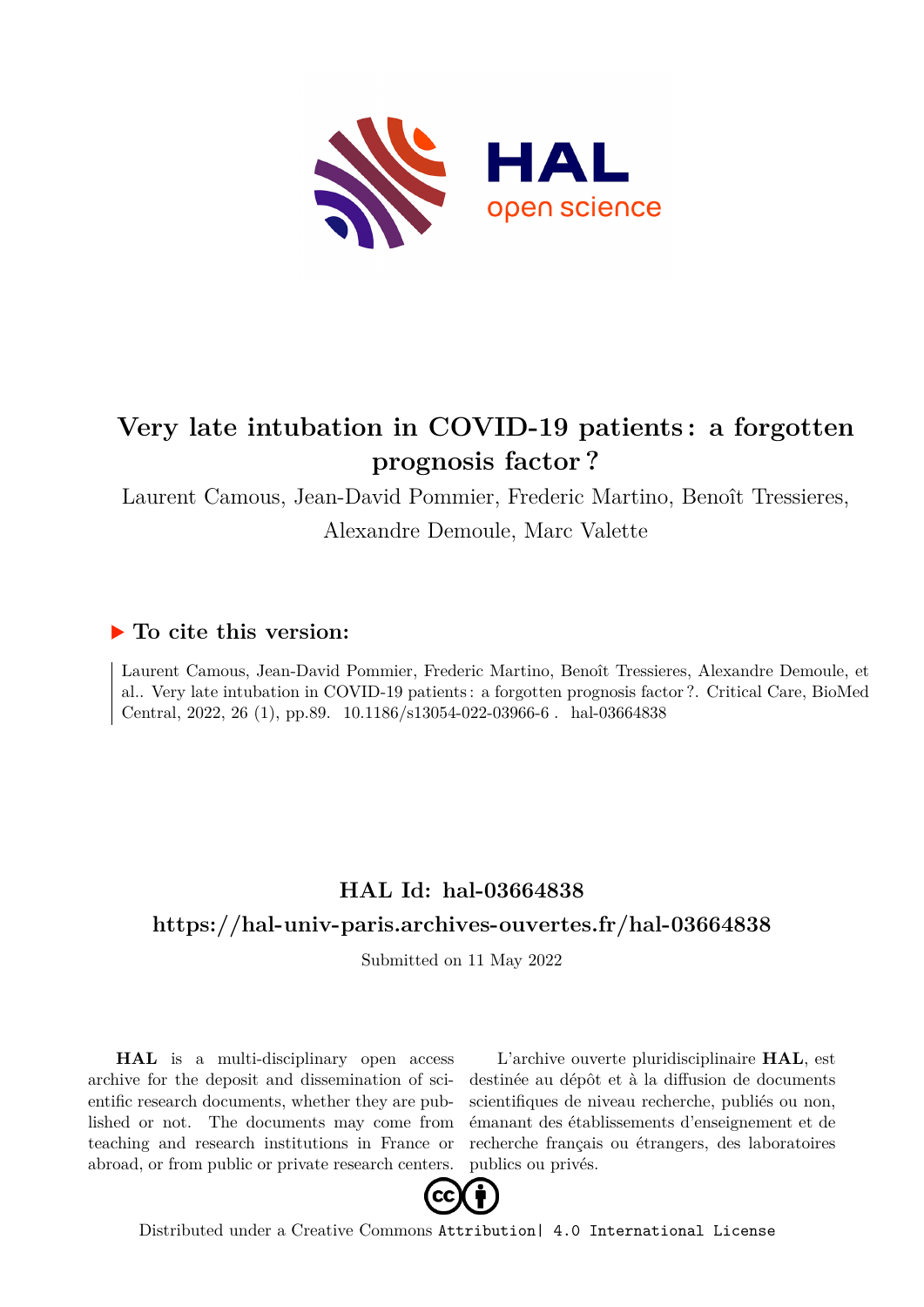## **BRIEF REPORT**

### **Open Access**

# Very late intubation in COVID-19 patients: a forgotten prognosis factor?



Laurent Camous<sup>1,7\*</sup>, Jean-David Pommier<sup>1,2</sup>, Frederic Martino<sup>1,3</sup>, Benoît Tressieres<sup>4</sup>, Alexandre Demoule<sup>5,6</sup> and Marc Valette<sup>1</sup>

### **Abstract**

Description of all consecutive critically ill COVID 19 patients hospitalized in ICU in University Hospital of Guadeloupe and outcome according to delay between steroid therapy initiation and mechanical ventilation onset. Very late mechanical ventilation defined as intubation after day 7 of dexamethasone therapy was associated with grim prognosis and a high mortality rate of 87%.

**Keywords:** Acute respiratory distress syndrome, Mechanical ventilation, COVID 19, Steroid, High fow nasal oxygen therapy

#### **Dear Editor,**

After large therapeutic trials, steroid and tocilizumab are now the cornerstones of COVID 19 pneumonia treatment [1, 2]. Outcome in case of respiratory radiological and clinical worsening under immunosuppressive treatment has to our knowledge not been evaluated. For COVID 19 pneumonia, timing and indications of mechanical ventilation are still heavily debated [3]. In these patients, it has been observed that high flow nasal oxygen (HFNO) could reduce the need for mechanical ventilation and associated morbidity [3, 4]. However, delayed intubation could also be harmful due to Patient-Self Induced Lung Injury (P-SILI) [5]. Here, we aimed to describe the characteristics and outcome of COVID-19 patients who were intubated very late after the onset of a severe form of the disease.

We retrospectively analyzed the characteristics and outcome of the 574 consecutive patients with severe acute respiratory failure and laboratory-confrmed SARS-CoV-2 infection admitted to the ICU of the Guadeloupe University hospital, Pointe-à-Pitre, France, between

<sup>1</sup> Intensive Care Unit, Guadeloupe University Hospital, Chemin Chauvel,

97139 Les Abymes, , Guadeloupe, France

June 2020 and September 2021. Severe acute respiratory failure was defined as respiratory rate  $\geq$  25 min<sup>-1</sup>, bilateral pulmonary infltrates on chest X-ray or CT scan and need for standard oxygen≥10 L min−<sup>1</sup> to maintain  $SpO<sub>2</sub>$   $\geq$  92%. Dexamethasone (DXM) was started for each COVID 19 pneumonia with oxygen requirement. Very late intubation (VLI) was defned as an intubation occurring more than seven days after DXM initiation.

Flowchart is shown in Fig. 1A. Patients were classifed based on the time between steroid initiation and intubation. Briefy, sub-groups were similar in term of age, sexratio and comorbidities (Table 1). Possibly due to a longer time between DXM start and intubation, VLI patients received more adjunctive therapies (awake prone positioning and Tocilizumab) (Table 1). Noninvasive ventilation (NIV) use was similar between groups. Of the 398 patients intubated in the ICU, 30 (8%) met the criteria for VLI. They were mainly male  $(n=17, 59%)$  with a median age of 63 years (interquartile range 56–66). VLI patients were intubated 9 days (7–13) after DXM start and 5 days (2–7) after HFNO initiation. All patients had pulmonary samples for microbiological analysis at intubation and only 3 (10%) had nosocomial pneumonia at intubation. Within 24 h following intubation, VLI patients had severe hypoxemia (median Pa $O_2$ /Fi $O_2$  86 [70–110] mmHg)



© The Author(s) 2022. **Open Access** This article is licensed under a Creative Commons Attribution 4.0 International License, which permits use, sharing, adaptation, distribution and reproduction in any medium or format, as long as you give appropriate credit to the original author(s) and the source, provide a link to the Creative Commons licence, and indicate if changes were made. The images or other third party material in this article are included in the article's Creative Commons licence, unless indicated otherwise in a credit line to the material. If material is not included in the article's Creative Commons licence and your intended use is not permitted by statutory regulation or exceeds the permitted use, you will need to obtain permission directly from the copyright holder. To view a copy of this licence, visit [http://creativecommons.org/licenses/by/4.0/.](http://creativecommons.org/licenses/by/4.0/) The Creative Commons Public Domain Dedication waiver (http://creativecom· [mons.org/publicdomain/zero/1.0/\)](http://creativecommons.org/publicdomain/zero/1.0/) applies to the data made available in this article, unless otherwise stated in a credit line to the data.

<sup>\*</sup>Correspondence: laurent.camous@chu-guadeloupe.fr

Full list of author information is available at the end of the article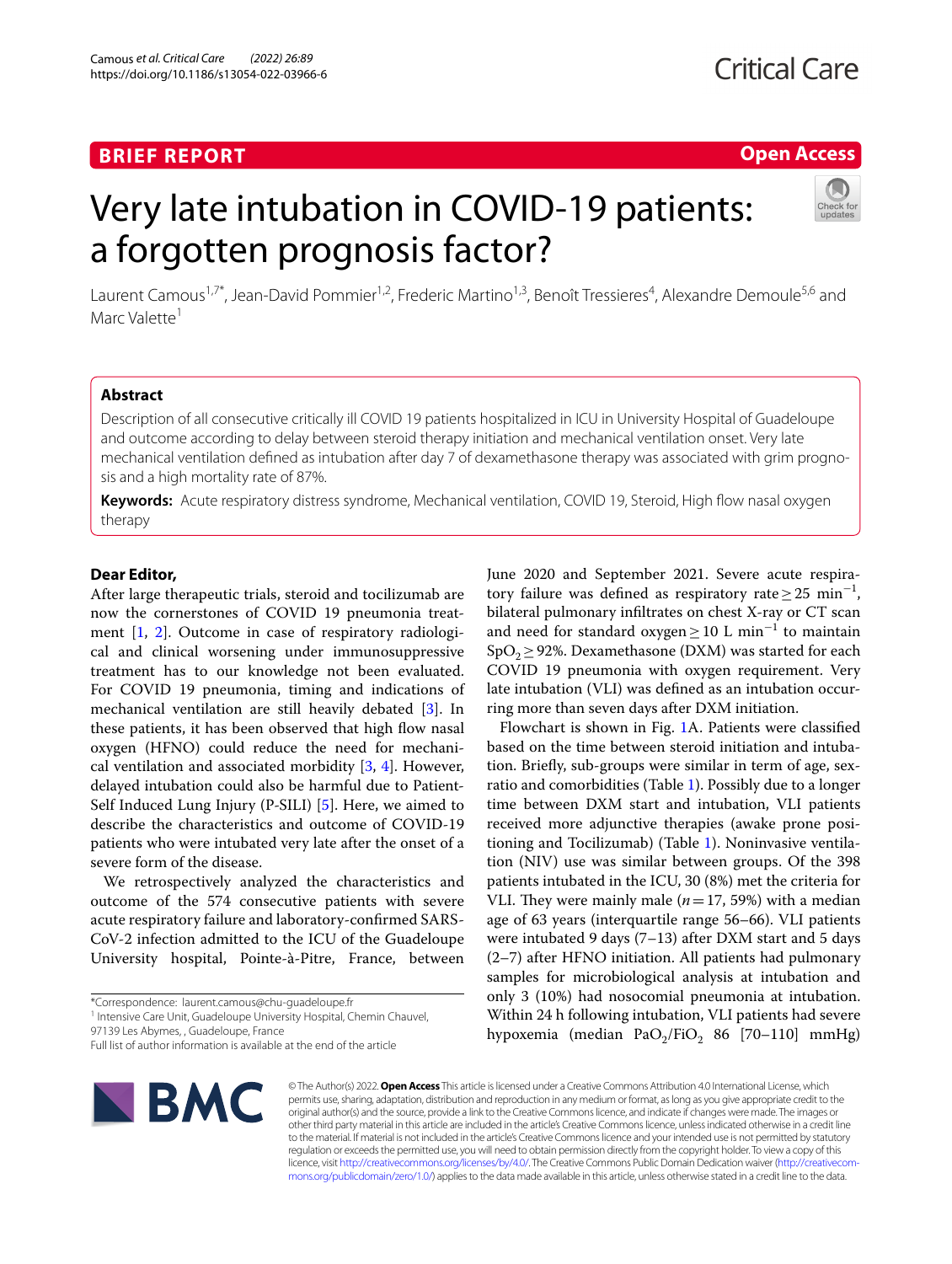

with very low respiratory system compliance (median 14 [12−20] ml cmH<sub>2</sub>O<sup>-1</sup>) and severe respiratory acidosis (pH<7.30 mmHg) (55% of them, *n*=17). ICU mortality was 87% in VLI patients, 49% in those intubated between two and seven day after DXM initiation and 54% in those intubated on the day of DXM initiation  $(p < 0.001)$ (Fig. 1B).

This is seemingly the first report of COVID-19 patients intubated very late after DXM initiation.

Although VLI was uncommon (8% of the intubated patients in our study), it was associated with high mortality. In most studies on timing of intubation in COVID, patients with delayed intubation were actually intubated only 2 days after ICU admission [3, 4] without report on time between DXM start and intubation. The extreme respiratory severity of VLI patients suggests that severe lung damage unrelated to nosocomial bacterial pneumonia occurs prior to intubation. P-SILI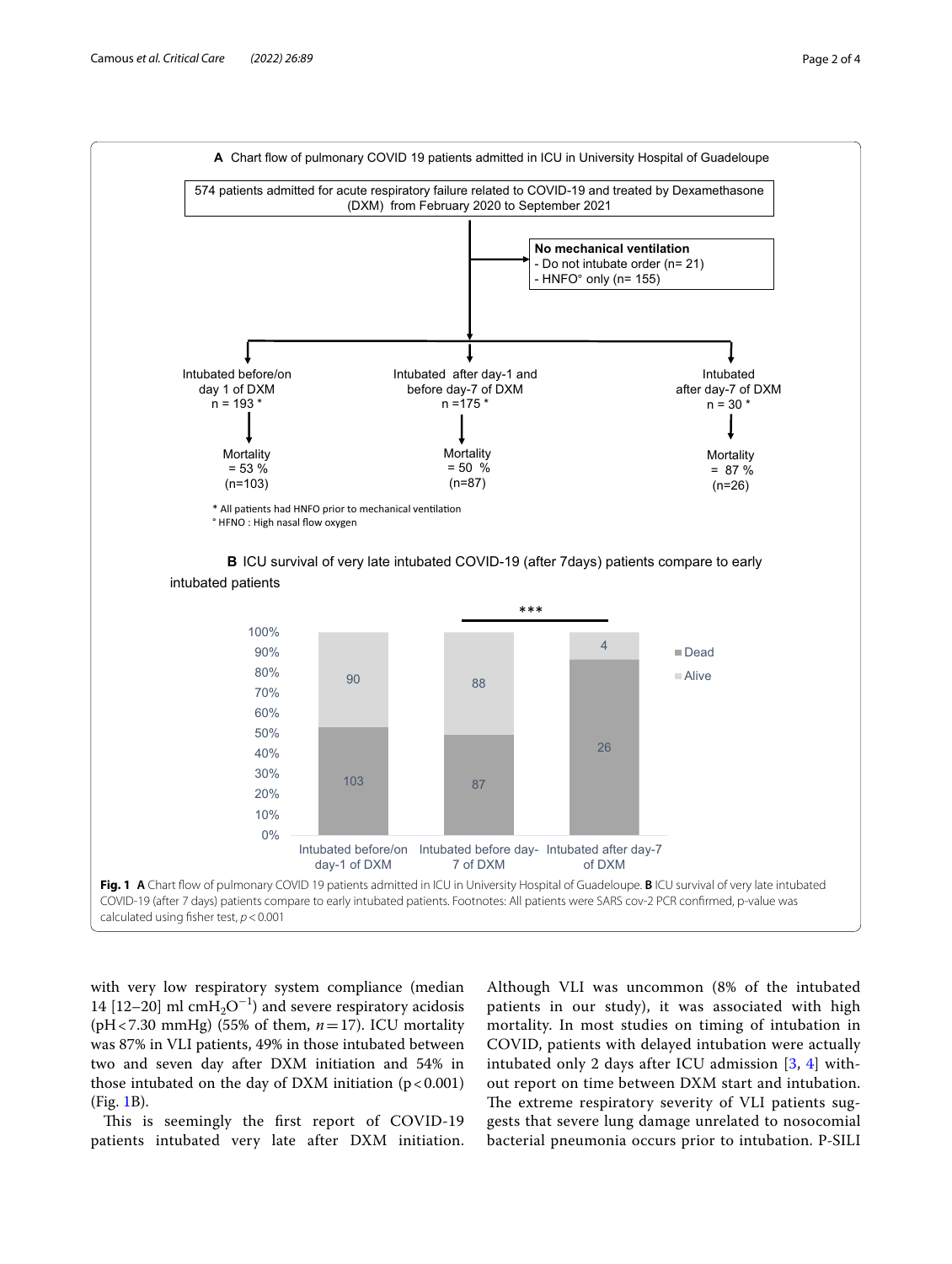|                                                                       | <b>Table 1</b> Characteristics and outcome of COVID 19 patients hospitalized in ICU with delayed intubation 7 days after dexamethasone |  |
|-----------------------------------------------------------------------|----------------------------------------------------------------------------------------------------------------------------------------|--|
| treatment $(> 7$ days) versus other patients admitted in the same ICU |                                                                                                                                        |  |

|                                               |                   | All patients ( $n = 556$ ) HNFO only ( $n = 152$ ) | Intubation $\leq$ 1 day<br>after DXM initiation<br>$(n=196)$ | Intubation 2 to<br>7 days after DXM<br>initiation ( $n = 178$ ) | Intubation > 7 days<br>after DXM initiation<br>$(n=30)$ | p      |
|-----------------------------------------------|-------------------|----------------------------------------------------|--------------------------------------------------------------|-----------------------------------------------------------------|---------------------------------------------------------|--------|
| Patient's characteristics                     |                   |                                                    |                                                              |                                                                 |                                                         |        |
| Age, years                                    | 59 (50-66)        | 58 (46-66)                                         | $60(50-66)$                                                  | $59(52-65)$                                                     | $63(57-66)$                                             | 0.56   |
| Gender male, n (%)                            | 336 (60)          | 97(64)                                             | 110(56)                                                      | 112(63)                                                         | 17(57)                                                  | 0.55   |
| <b>SOFA</b>                                   | $4(3-7)$          | $3(2-4)$                                           | $7(4-9)$                                                     | $5(3-7)$                                                        | $5(3-7)$                                                | < 0.01 |
| ROX score on day<br>of HFNO onset,<br>$min-1$ | $4.2(3.0-6.0)$    | $6.7(4.8-8.6)$                                     | $3.0(2.2 - 4.0)$                                             | $4.2(3.3-5.2)$                                                  | $6.0(4.0 - 7.5)$                                        | < 0.01 |
| ROX score at intu-<br>bation, $min^{-1}$      | $2.2(2.0-2.7)$    | <b>NA</b>                                          | $2.2(2.0-2.8)$                                               | $2.3(2.0-2.8)$                                                  | $2.0(2.0-2.1)$                                          | 0.45   |
| Comorbidities                                 |                   |                                                    |                                                              |                                                                 |                                                         |        |
| Arterial hyperten-<br>sion, $n$ $(\%)$        | 293 (53)          | 67(44)                                             | 107(55)                                                      | 99 (56)                                                         | 20(67)                                                  | 0.38   |
| Diabetes, n (%)                               | 209 (38)          | 49 (32)                                            | 78 (40)                                                      | 72 (40)                                                         | 10(33)                                                  | 0.18   |
| $IMC > 30$ kg m <sup>-2</sup> ,<br>n(%)       | 291 (52)          | 71(47)                                             | 116 (59)                                                     | 89 (50)                                                         | 15(50)                                                  | 0.08   |
| Biology                                       |                   |                                                    |                                                              |                                                                 |                                                         |        |
| White blood cells,<br>$G L^{-1}$              | $8.6(6.3 - 11.3)$ | $8.4(6.4 - 10.5)$                                  | $9.1(6.8 - 11.2)$                                            | $8.7(1.0 - 11.5)$                                               | $8.7(6.0 - 11.8)$                                       | 0.757  |
| D-dimers, ng m $L^{-1}$                       | $1.4(1.0-2.5)$    | $1.5(0.9 - 2.8)$                                   | $1.2(0.8-2.6)$                                               | $1.6(0.9 - 2.4)$                                                | $1.4(1.0-2.1)$                                          | 0.93   |
| Adjunctive therapies                          |                   |                                                    |                                                              |                                                                 |                                                         |        |
| Noninvasive venti-<br>lation, $n$ (%)         | 120(22)           | 24 (16)                                            | 45 (23)                                                      | 43 (24)                                                         | 8(27)                                                   | 0.66   |
| Awake prone posi-<br>tioning, $n$ (%)         | 154(27)           | 71 (50)                                            | 18(9)                                                        | 53 (30)                                                         | 12(40)                                                  | < 0.01 |
| Tocilizumab, n (%)                            | 66 (12)           | 33(22)                                             | 5(3)                                                         | 19(11)                                                          | 9(30)                                                   | < 0.01 |
| Outcome                                       |                   |                                                    |                                                              |                                                                 |                                                         |        |
| ICU mortality, n (%)                          | 219 (39)          | 0(0)                                               | 105(54)                                                      | 88 (49)                                                         | 26(87)                                                  | < 0.01 |

Results are number *n* (percentage) of for categorical variables and median (q1–q3) for continuous variables. *P* values were obtained using Kruskal–Wallis for continuous variables, and Chi2 or fsher test when appropriate for categorical variables

*HFNO*—high fow nasal oxygen, *DXM*—dexamethasone, *ICU*—intensive care unit, *SOFA*—Sepsis-related Organ Failure Assessment

[5] and/or a rapid pulmonary fbrotic evolution despite DXM treatment could explain this rapid and severe worsening. Deleterious efect of NIV before intubation on the prognosis of COVID-19 patients has been raised recently [6]. In our study, by defnition, VLI patients were exposed to NIV and/or HFNO during a longer period of time, which could have contributed to the generation of P-SILI.

The retrospective and monocentric design without control group of the present study are its main limitations and results should be thus confrmed by other large cohorts.

Based on the grim prognosis of VLI in COVID 19 patients, our study highlights the need for criteria predicting steroid and NIV/HFNO failures in order to avoid delayed intubation.

#### **Abbreviations**

HFNO: High fow nasal oxygen; NIV: Noninvasive ventilation; ICU: Intensive care unit),; DXM: Dexamethasone; VLI: Very late intubation.

#### **Acknowledgments**

None.

#### **Author contributions**

LC, JDP, FM and MV designed the study. JDP, LC, AD and BT conducted the analyses. All authors signifcantly contributed to the research, discussed the results of the analyses, edited the draft manuscript, and approved the submitted version. All authors read and approved the fnal manuscript.

#### **Funding**

None.

#### **Availability of data and materials**

The datasets used and/or analysed during the current study are available from the corresponding author on reasonable request.